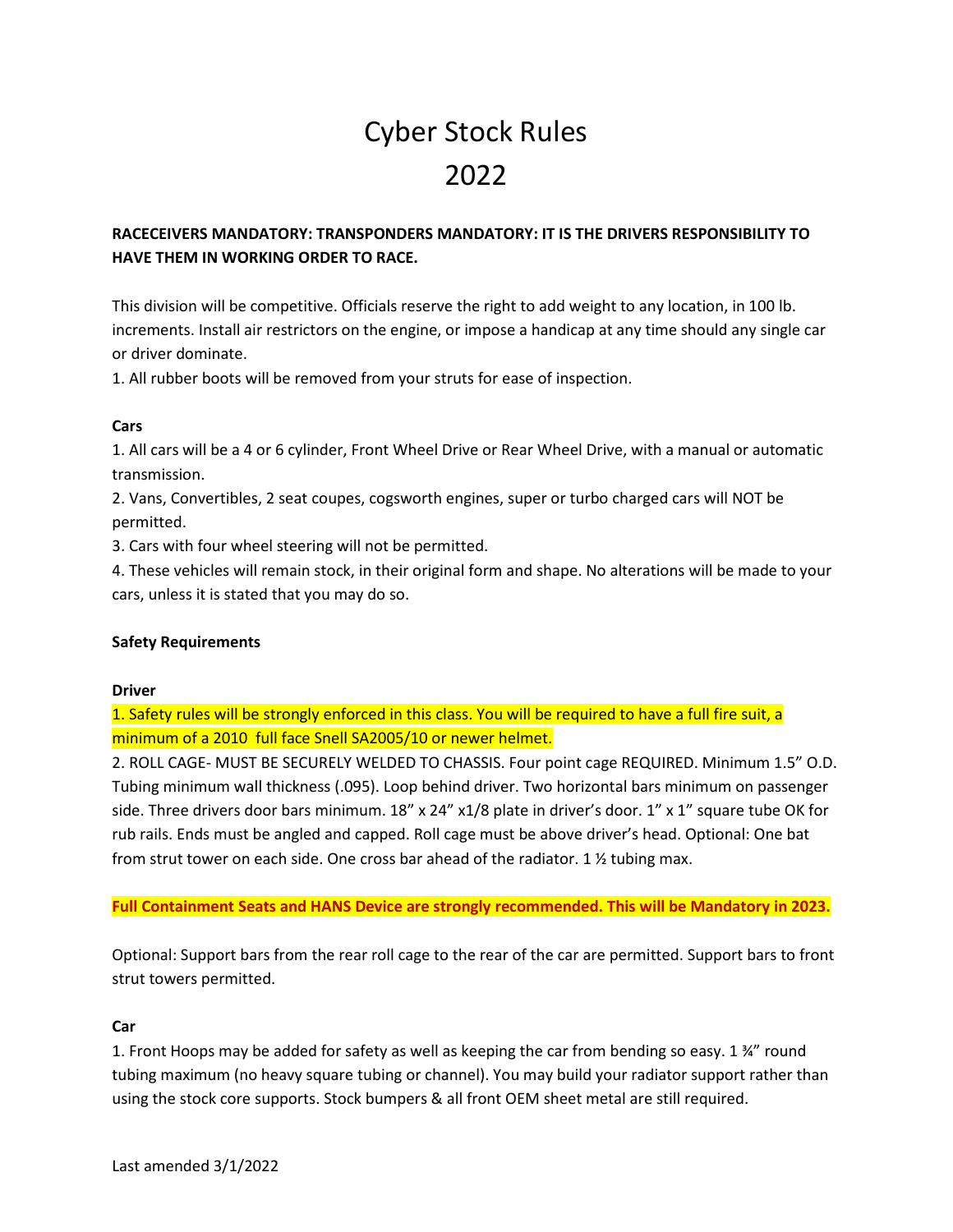### 2. Three vertical driver protection bars are required in the windshield ahead of the driver.

#### **Gas Tanks & Batteries**

1. If the stock gas tank is located ahead of the rear axle, it may remain in place as is (Skid plate is REQUIRED). Double check the gas lines and the tank straps, replace them if they are worn. All stock tanks located behind the rear end must be removed and relocated to the trunk area or replaced with an 8 gallon (or smaller) fuel cell and place it in the forward area of your trunk. These tanks must have a metal frame to hold the tanks in place, and must be strapped in place securely. **All fuel pumps are required to have a Kill Switch for the fuel pump shut off, located in plain sight, in the window opening next to the driver.**

2. All batteries that are mounted inside the driver's compartment must be completely enclosed in a marine-type box with a lid, and mounted securely.

#### **Fuel Cells are highly recommended. This will be mandatory in 2023.**

#### **Bodies**

Steel body mandatory. May have aftermarket body but must remain stock appearing. Steel firewall and floor pan mandatory. Hoods and truck lids must be secured with hood pins. No enclosing of the driver cockpit from the passenger side door. There is a 4"min ground clearance height for the frame and body. No wings of any type, no cowcatchers. 2"spoiler maximum allowed for FWD and 4" for RWD. No side widows or air deflectors allowed. Driver must be able to exit both sides of the car with helmet on. Front and rear bumpers must not stick past the body lines.

#### **Steering & Suspension**

1. All steering and suspension will remain stock with no modifications front to rear & side to side. You will be allowed to adjust camber on all four corners. Wheelbase may be adjusted. Minimum wheel base on either side may not be less than 91" and Maximum 112".

2. You may have a quick release steering wheel for safety, but will have the complete stock steering assembly.

- 3. Struts may be taken off for inspection at any time during that day's event.
- 4. Heim joint suspension components will not be permitted. All suspension components must utilize stock bushings and mounts.
- 5. Coil overs and adjustable struts will be permitted.
- 6. No made for racing shocks. One shock per wheel.
- 7. Spring rubbers and bump stops will be permitted.

#### **Engines & Exhaust**

4 Cyl. or V6 engines only. No turbo or superchargers. We feel this will provide competitive models without spending a lot of money.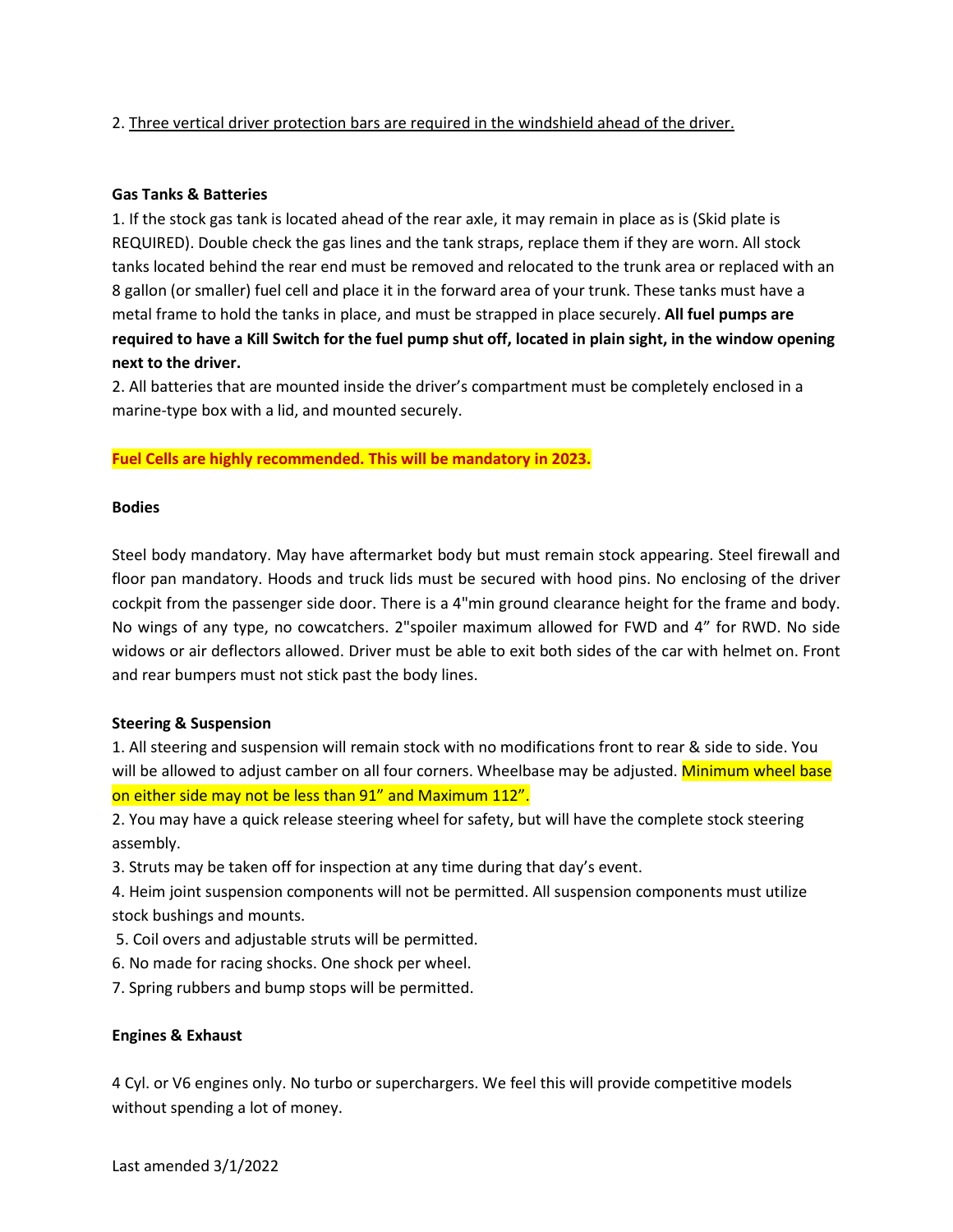1. Stock type electronics only. Only MSD box for mustangs is #6427 No others allowd. No traction control.

2. Engines and transmissions are to remain stock. NOTE: V6 cars may use automatic transmissions ONLY.

3. If necessary in the interest of competition *Officials reserves the right to add weight to equalize* completion. Stock Engine Control Module (ECM) only for all makes and models. Stand alone Engine Control Unit's (ECU) will not be permitted. Officials reserve the right to inspect any ECM at any time. 4. A stock style exhaust system complete with a **working muffler will be mandatory. 2 ½ " in exhaust 12" Exit behind the driver.** – catalytic converter not needed. No exhaust leaks or opening up of the mufflers allowed. **No racing mufflers. Stock or glass pack mufflers only .95 decibels maximum as measured by Officials.**

5. No after market heads, blocks or raised deck blocks.

#### **Wheels and Tires**

DOT APPROVED street tires with 8" tread maximum. Only D.O.T APPROVED Hoosiers, American Racers, etc. will be permitted. **RWD permitted a rear only G60 IMCA max tire**. Approved passenger car tires only. No low profile, trick or exotic tires. Wheel weights allowed on the inside of wheel only and must be securely fastened, taped and glued.

Race wheels on the right side of the car are mandatory. Large racing lug nuts on all wheels. Maximum 8"-inch-wide steel wheels. Shaving, grooving, surface drilling, sipping grinding and needling will be permitted. **Chemical alterations, vulcanizing, tire softening, defacing and/or altering the face of the tire lettering and/or tire stamping will not be permitted. Chemicals or tire softening is not permitted at any time. Tires may be inspected at any time.** Any violations with any tire presented for competition may result in an immediate disqualification from the events and/or other penalties including but not limited to: loss of money, fines, loss of points and/or suspension.

All wheels must be conventional one piece magnetic steel and must be mounted with large lug nuts. Aluminum, plastic and/or carbon fiber wheels will not be permitted. All wheels must be fastened to the hub with 4-5 steel lug nuts.

#### **Weight**

| <b>All Cars</b> | <b>2400 LBS</b> |
|-----------------|-----------------|
| <b>Max</b>      | <b>3000 LBS</b> |

1. All lead will be painted white and will be secured with minimum two(2) ½" bolts & flat washers.

2. All lead mounting will be subject to the tech official's discretion.

#### **Towing Hookups**